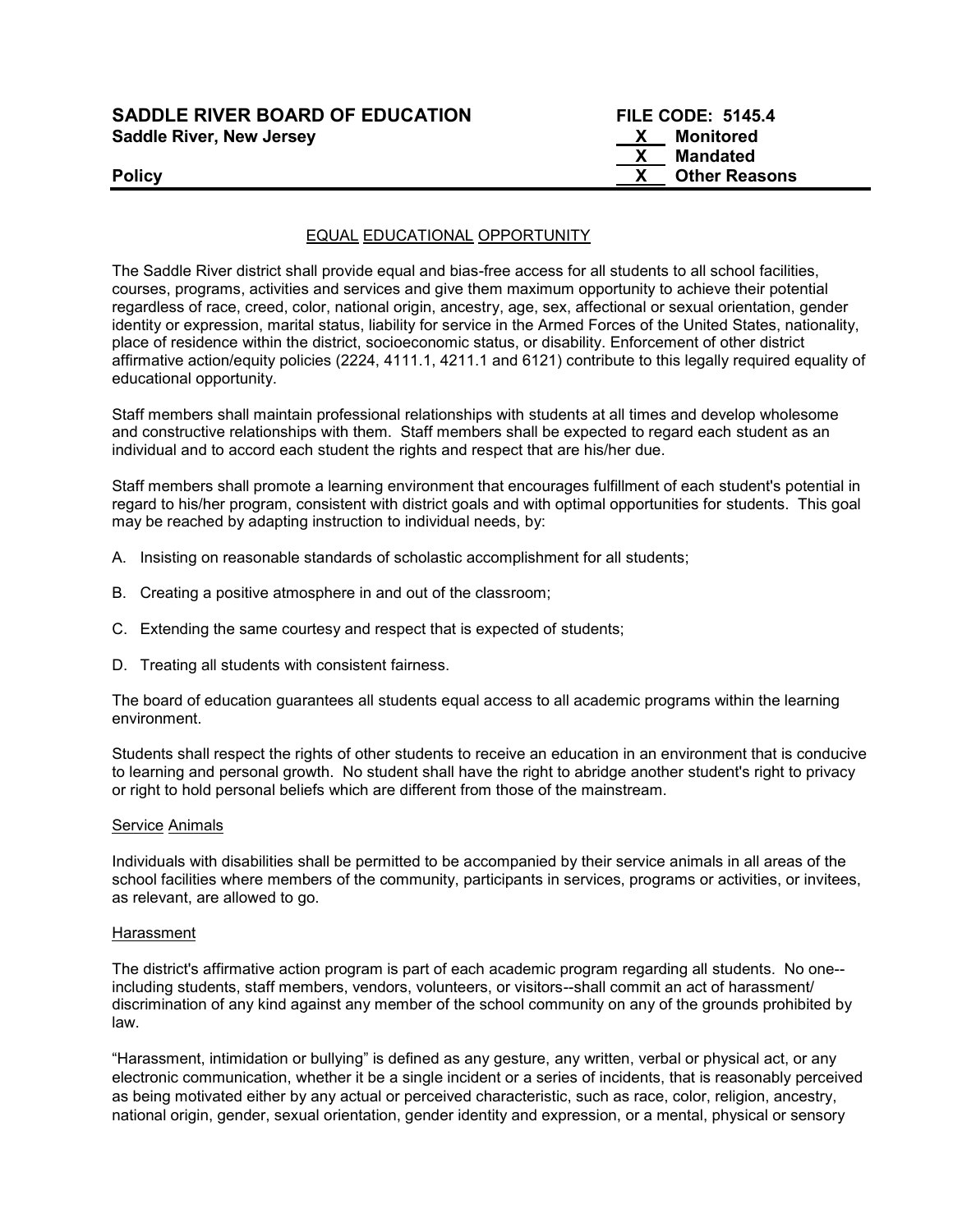# EQUAL EDUCATIONAL OPPORTUNITY (continued)

disability, or by any other distinguishing characteristic, that takes place on school grounds, at any schoolsponsored function or on a school bus, or off school grounds, in accordance with law, that substantially disrupts or interferes with the orderly operation of the school or the rights of other students, and that:

- A. A reasonable person should know, under the circumstances, will have the effect of physically or emotionally harming a student or damaging the student's property, or placing a student in reasonable fear of physical or emotional harm to his/her person or damage to his/her property; or
- B. Has the effect of insulting or demeaning any student or group of students; or
- C. Creates a hostile educational environment for the student by interfering with the student's education or by severely or pervasively causing physical or emotional harm to the student.

All reported incidents of harassment, intimidation or bullying shall be handled according to law and board policy 5131.1 Harassment, Intimidation and Bullying. Harassment may be claimed by a third party. That is, individuals who are not directly involved in the behavior may experience a hostile environment. They shall have the same legal rights to act under this policy as those directly victimized.

Any member of the student body may file a formal grievance related to harassment. The school anti-bullying specialist will receive all complaints and initiate a thorough investigation and will protect the rights of both the pupil making the complaint and the alleged harasser. If the victim is from a protected class, the affirmative action officer will be included in the investigation. Filing of a grievance or otherwise reporting harassment of any kind will not reflect upon the pupil's status nor affect future grades or class assignments.

The administration will inform all pupils that sexual harassment is prohibited in the educational setting. Specifically, no person employed by the district or by a vendor, or acting in a voluntary capacity, shall threaten or insinuate, either directly or indirectly, that a pupil's refusal to submit to sexual advances will adversely affect the pupils standing in the school setting. Pupils are forbidden to harass other pupils or staff members or vendors or volunteers through conduct or communications of a sexual nature within the school setting.

Findings of discrimination in the form of harassment will result in appropriate disciplinary action.

# Equity in School

The board of education shall maintain an academic environment that is free from harassment and provide equal and bias free access for all students to all school facilities, courses, programs activities and services, regardless of race, creed, color, national origin, ancestry, age marital status, affectional or sexual orientation, gender identity or expression, religion, disability, nationality or socioeconomic status. The board shall ensure that:

- A. School classrooms and facilities will be barrier free;
- B. Attention will be directed at attaining minority representation within each school that approximates the district's overall minority representation. Exact appointment is not required. The ultimate goal shall be to achieve the greatest degree of racial balance that is feasible and consistent with sound educational values and procedures;
- C. Utilizing on an annual basis a State-approved English language proficiency measure for determining the special needs of English language learners and their progress in learning English;
- D. Utilizing bias-free multiple measures for determining the special needs of students with disabilities,
- E. The district curriculum will be aligned with the New Jersey Learning Standards and address the elimination of discrimination by narrowing the achievement gap by: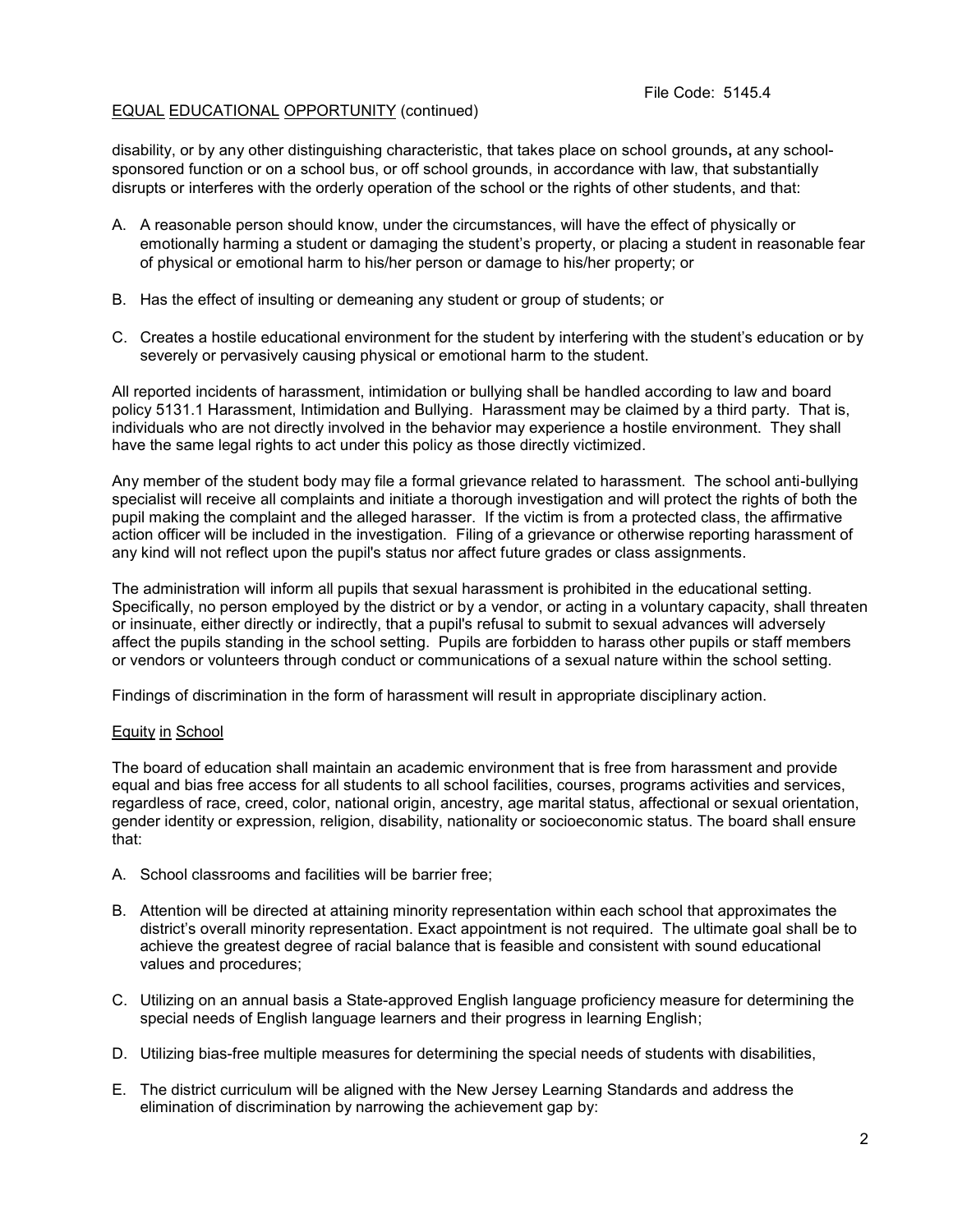# EQUAL EDUCATIONAL OPPORTUNITY (continued)

- a. Providing equity in educational programs and by providing opportunities for students to interact with others proactively regardless of status:
- b. Ensuring there are no differential requirements for completion of course offerings or programs of study solely on the basis of race, creed, color, national origin, ancestry, age, marital status, affectional or sexual orientation, gender, religion, disability, or socioeconomic status;
- c. Ensuring courses shall not be offered separately on the basis of race, creed, color, national origin, ancestry, age, marital status, affectional or sexual orientation, gender, religion, disability, or socioeconomic status;
- d. Reducing or preventing the underrepresentation of minority, female, and male students in all classes and programs, including gifted and talented, accelerated, and advanced classes;
- e. Ensuring schools demonstrate the inclusion of a multicultural curriculum in its instructional content, materials, and methods, and ensuring students understand the basic tenets of multiculturalism;
- f. Ensuring African-American history, as well as the history of other cultures, is infused into the curriculum and taught as part of U.S. history;
- g. Ensuring instruction on the Holocaust and other acts of genocide is included in the curriculum of all elementary and secondary schools, as developmentally appropriate.
- h. Ensuring that students are not discriminated against because of a medical condition.
- F. All students shall have support services, including intervention and referral services, school health services and counseling services; and
- G. Physical education program and athletic programs shall be equitable and co-educational and do not discriminate based on protected class status.

Procedures shall be made available for pupils and/or parents/guardians who wish to file a grievance protesting alleged discriminatory or sexually (or other) harassing action. An immediate report of the allegation should be made to the affirmative action officer or superintendent. Violations of this policy or its related procedures shall be cause for appropriate disciplinary action.

# Bias-Related Incidents

An employee of the board who becomes aware in the course of his/her employment that a student or other staff person has committed a bias-related act (hate crime) or is about to commit one shall immediately inform the building principal and superintendent. All incidents of bias-related act shall be reported whether they occur during school hours on school grounds or otherwise. The principal or his or her designee shall promptly notify the local police department and the bias investigation officer for the county prosecutor's office.

The principal or his or her designee shall immediately notify the local police department and the bias investigation officer for the county prosecutor's office where there is reason to believe a bias-related act that involves an act of violence has been or is about to be physically committed against a student, or there is otherwise reason to believe a life has been or will be threatened.

All incidents shall be reported utilizing the Electronic Violence and Vandalism Reporting System according to board policy 5131.5 Violence and Vandalism.

# Appeals

Grievances related to equity in school and classroom shall be submitted to the affirmative action officer. Any individual may petition the Commissioner in writing to resolve a dispute arising related to equity in school and classroom.

# Implementation

The superintendent shall direct development of procedures regarding the implementation of this policy to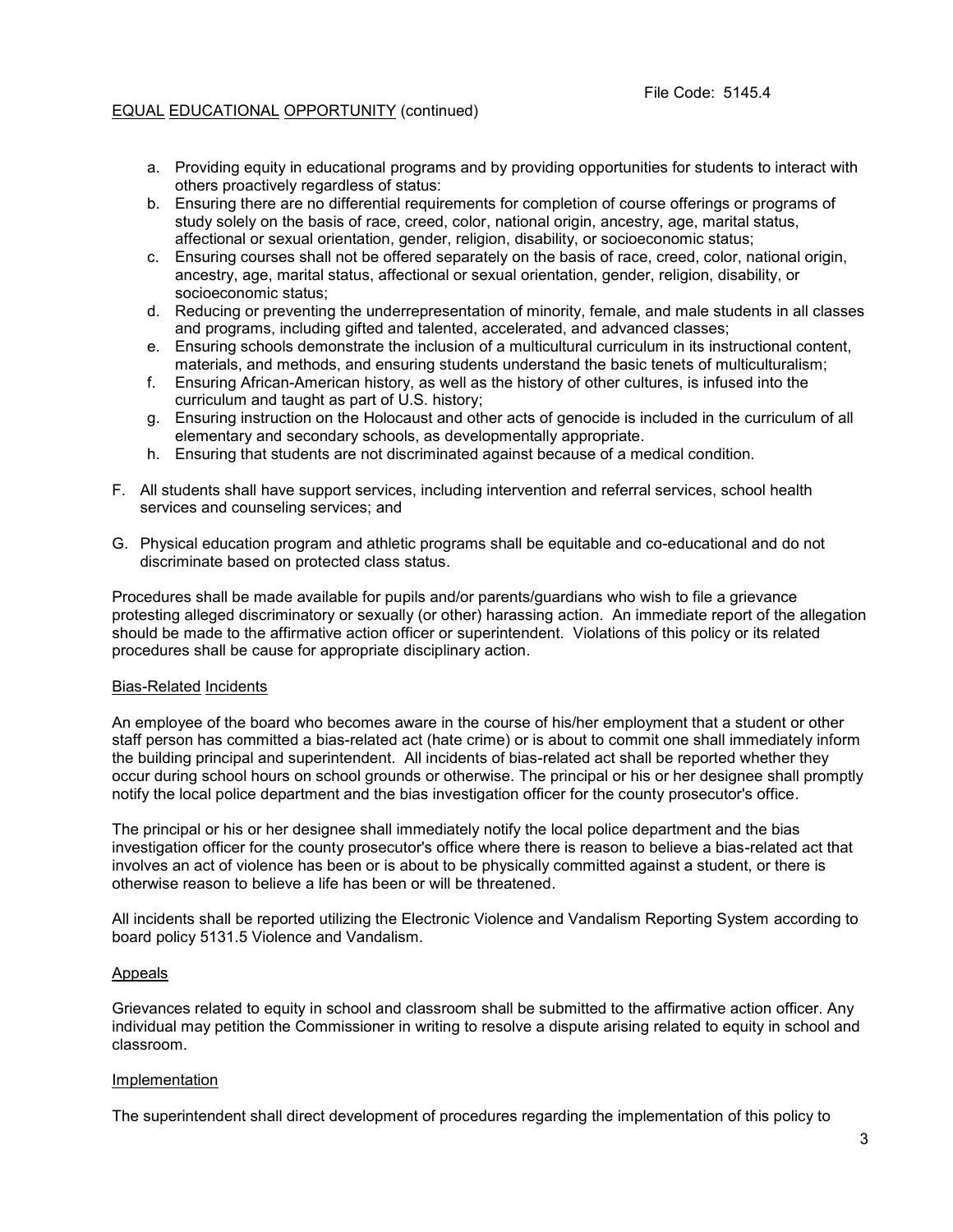# EQUAL EDUCATIONAL OPPORTUNITY (continued)

include sanctions, protection of individual rights to confidentiality and due process, and notification procedures. The superintendent shall ensure that, annually, all staff and all pupils (in means and terms that are age-appropriate) be thoroughly informed of this policy, their right to file grievances under this policy and the law and the procedures relative to filing. Further, all staff and pupils shall be informed annually of the identity of the district's affirmative action officer and how he/she may be contacted.

The superintendent shall also ensure that staff and pupils participate in educational programs relating to this policy and the maintenance of a safe and nurturing educational environment.

The superintendent shall use all customary methods of information dissemination to ensure that the community is informed of its policies on educational equity.

| Adopted:             | March 2007    |
|----------------------|---------------|
| NJSBA Review/Update: | June 2014     |
| Readopted:           | December 2014 |
| Revised/Readopted:   | November 2016 |

#### Key Words

Nondiscrimination, Affirmative Action, Equal Educational Opportunity, Harassment, Sexual Harassment

| Legal References: N.J.S.A. 2C:16-1 |                                                                                                                                          | <b>Bias Intimidation</b>                                                                                                                                    |  |
|------------------------------------|------------------------------------------------------------------------------------------------------------------------------------------|-------------------------------------------------------------------------------------------------------------------------------------------------------------|--|
|                                    | N.J.S.A. 2C:33-4                                                                                                                         | Harassment                                                                                                                                                  |  |
|                                    | N.J.S.A. 10:5-1 et seq.                                                                                                                  | Law Against Discrimination                                                                                                                                  |  |
|                                    | N.J.S.A. 18A:36-20                                                                                                                       | Discrimination; prohibition                                                                                                                                 |  |
|                                    | N.J.S.A. 18A:37-14                                                                                                                       | Electronic communication, harassment, intimidation or<br>bullying defined                                                                                   |  |
|                                    | N.J.S.A. 18A:38-5.1                                                                                                                      | No child to be excluded from school because of race, etc.                                                                                                   |  |
|                                    | N.J.A.C. 6A:7-1.1 et seq.                                                                                                                | Managing for Equality and Equity in Education                                                                                                               |  |
|                                    | See particularly:<br>N.J.A.C. 6A:7-1.4,-1.7                                                                                              |                                                                                                                                                             |  |
|                                    | N.J.A.C. 6A:16-6.3(e)                                                                                                                    | Reporting students or staff members to law enforcement<br>Authorities                                                                                       |  |
|                                    | N.J.A.C. 6A:17-1.1 et seq.                                                                                                               | Education of Homeless Children and Students in State<br><b>Facilities</b>                                                                                   |  |
|                                    |                                                                                                                                          | N.J.A.C. 6A:30-1.1 et seq. Evaluation of the Performance of School Districts                                                                                |  |
|                                    | Davis v. Monroe County Board of Education, 526 U.S. 629 (1999)                                                                           |                                                                                                                                                             |  |
|                                    | State v. Mortimer, 135 N.J. 517 (1994)                                                                                                   |                                                                                                                                                             |  |
|                                    | 20 U.S.C.A. 1681 - Title IX of the Education Amendments of 1972                                                                          |                                                                                                                                                             |  |
|                                    | 20 U.S.C.A. 794 et seq. - Section 504 of the Rehabilitation Act of 1973                                                                  |                                                                                                                                                             |  |
|                                    | 20 U.S.C.A. 1400 et seq. - Individuals with Disabilities Education Act (formerly<br>Education for All Handicapped Children Act) - Part B |                                                                                                                                                             |  |
|                                    |                                                                                                                                          | 42 U.S.C.A. 12101 et seq. - Americans with Disabilities Act (ADA)                                                                                           |  |
|                                    | Government Services (covers service animals)                                                                                             | 28 C.F.R. 35 - Nondiscrimination on the Basis of Disability in State and Local                                                                              |  |
|                                    |                                                                                                                                          | Hawkins-Stafford Elementary and Secondary School Improvement Act of 1988, (Pub. L.<br>No. 100-297) amending Elementary and Secondary Education Act of 1965. |  |